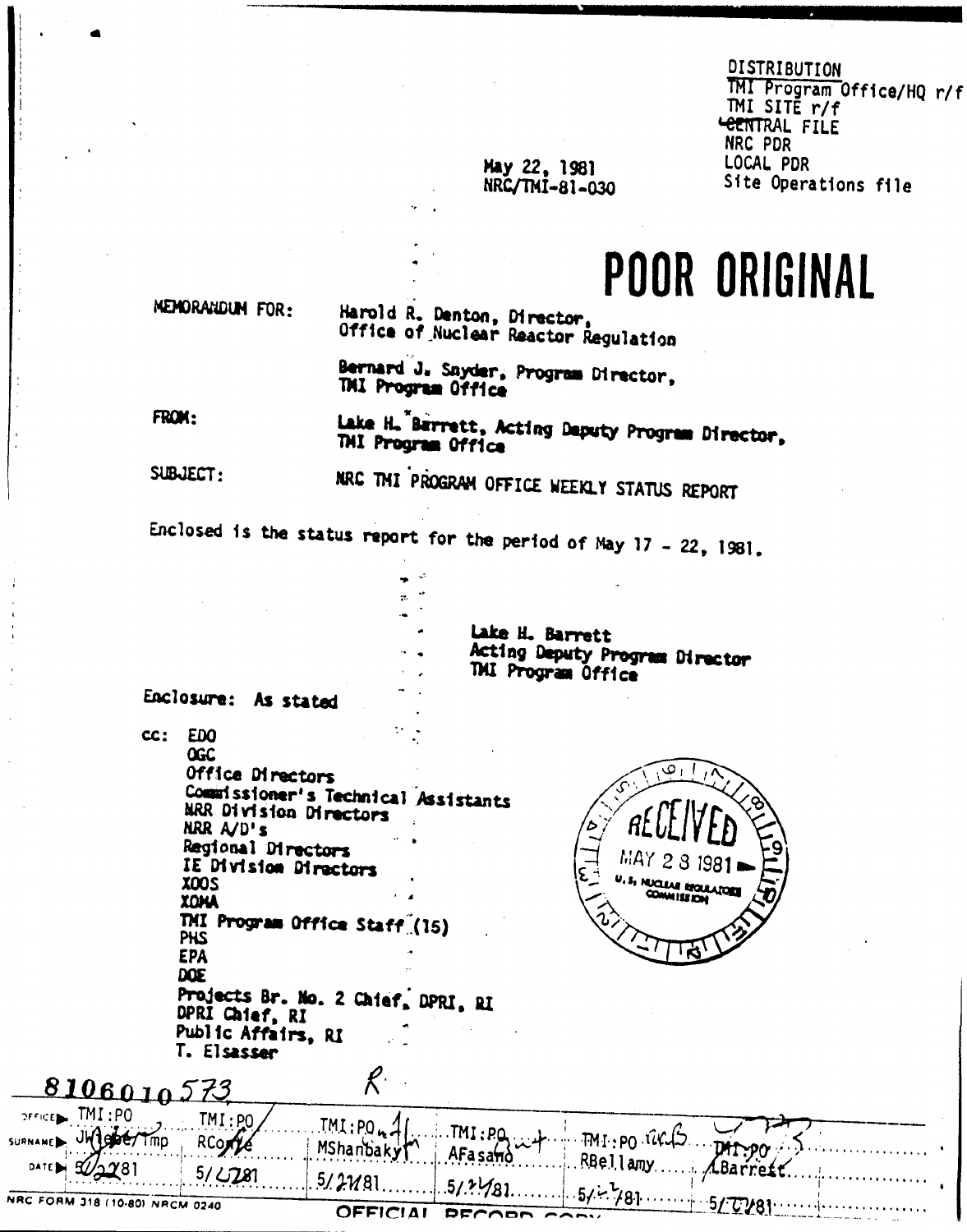# NRC TMI PROGRAM OFFICE WEEKLY STATUS REPORT

Week of May 17 - 22. 1981

Plant Status

...

Core Cooling Mode: Heat transfer from the reactor coolant system (RCS) loops to Reactor Building ambient.

Available Core Cooling Modes: Long-term cooling "B" (once through steam generator-B); decay heat removal systems.

RCS Pressure Control Mode: Standby Pressure Control (SPC) System.

Backup Pressure Control Modes: Mini Decay Heat Removal (MOHR) System. Decay Heat Removal (DHR) System.

Major Parameters (as of 0400, May 22, 1981) (approximate values) Average Incore Thermocouples: 116°F Maximum Incore Thermocouple: 142°F

RCS Loop Temperatures:

| Hot Leg      | 111°F          | 114°F          |
|--------------|----------------|----------------|
| Cold Leg (1) | $65^{\circ}$ F | $66^{\circ}$ F |
| (2)          | $66^{\circ}$ F | $66^{\circ}$ F |

RCS Pressure: 98 psig

Reactor Building: Temperature: 67°F Water level: Elevation 290.8' ft. (8.3 ft. from floor) via penetration 401 manometer<br>-0.4 psig  $P$ ressure:  $-0.4$  psig  $\sim$ Concentration: 1.1 x 10-5 uCi/ml Kr-85 (Sample taken 5/18/81)

Effluent and Environmental (Radiological) Information

1. Liquid effluents from the TMI site released to the Susquehanna River after processing, were made within the regulatory limits and in accordance with NRC requirements and City of Lancaster Agreement dated February 27, 1980.

During the period May 15, 1981, through May 21, 1981, the effluents contained no detectable radioactivity at the discharge point although individual effluent sources which originated within Unit 2 contained minute amounts of radioactivity. Calculations indicate that less than 1 millionth (0.000001) of a curie of Cs-l37 was discharged. This represents less than 0.00001% of the permissable total liquid activity as specified in Technical Specifications for operational commercial reactors.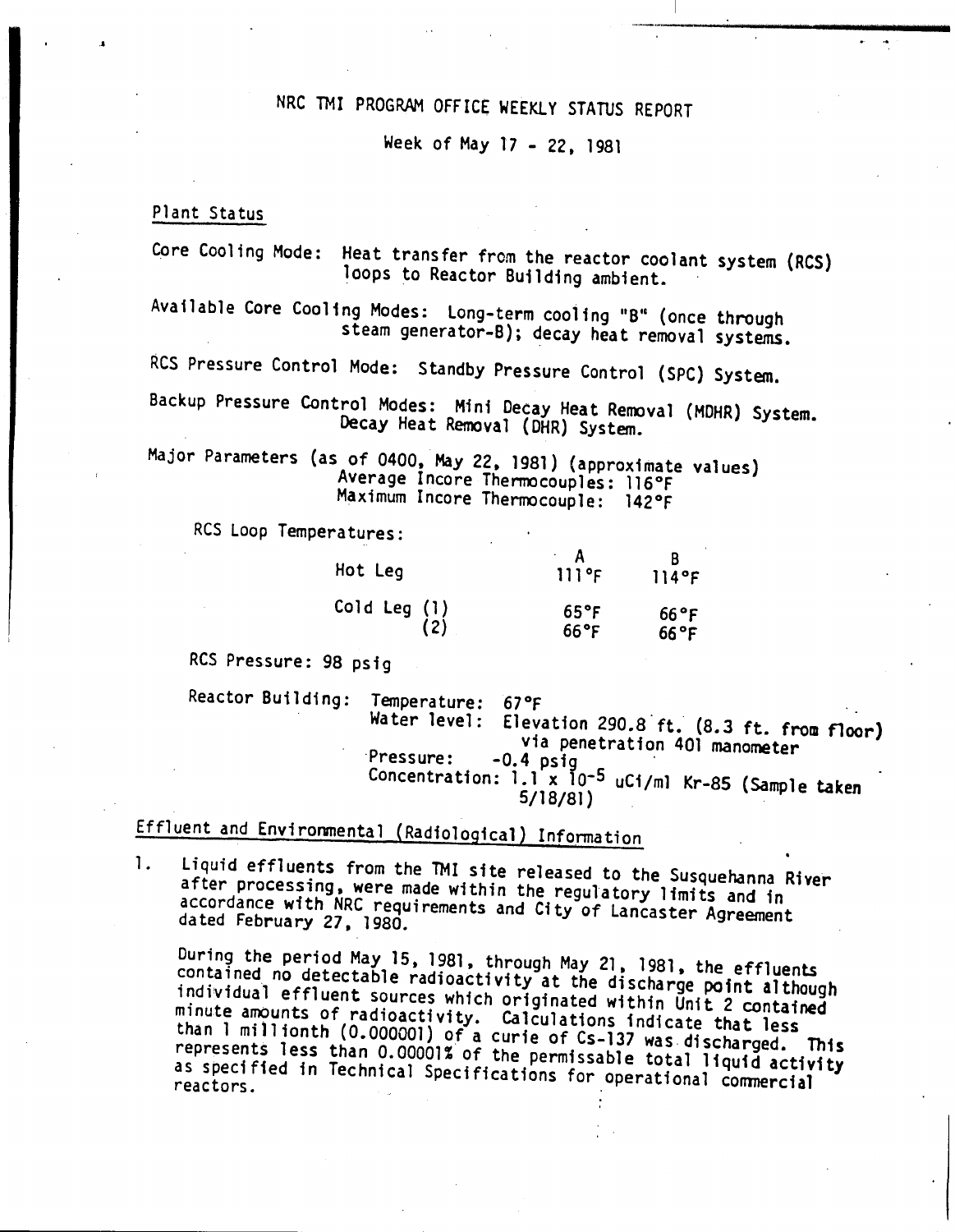2. Airborne effluents from the TMI site released to the environment, after processing, were made within the regulatory limits and in accordance with NRC requirements

During the reporting period January 1, 1981 - March 31, 1981, the licensee reported the following gaseous releases:

|              | Curies    |
|--------------|-----------|
| Noble Gases  | 25.3      |
| Particulates | .0.000015 |
| Tritium      | 33.0      |

The above release represent a small fraction Of the allowable regu,latory limits. The instantaneous airborne effluents are measured on ai continuous basis, however for accurate calculation of total curies released, effluent samples are analyzed in the laboratory and the data evaluated. On the basis of the data from these samples, a draft effluent report is issued monthly by the licensee. Airborne effluent information will be provided in the weekly status report

- Environmental Protection Agency (EPA) Environmental Data. 3. From EPA monitoring of the environment around the TMI site were as<br>follows:
	- The EPA measured Kr-85 concentrations ( $pC1/m<sup>3</sup>$ ) at several environmental monitoring stations and reported the following

| .ocation                                      | May<br>8<br>$-May$ 15.<br>1981 |  |
|-----------------------------------------------|--------------------------------|--|
|                                               | $(pCi/m^3)$                    |  |
| Goldsboro<br>Observation Center<br>Middletown | 22<br>33                       |  |
| Yorkhaven                                     | 29                             |  |
|                                               |                                |  |

All of the above levels of Kr-85 are considered to be back-<br>ground levels.

The installation of tritium  $(H^3)$  monitoring devices has been completed at the above listed locations. It is expected that H3 environmental results will be routinely reported by EPA in about four to six weeks.

- No radiation above normally occurring background levels was detected in any of the samp1es,collected from the EPA's air and gamma rate networks during the period from May 14, 1981,
- 4. NRC ENVITORMENTAL Data. Results from NRC monitoring of the enviroment around the TMI site were as follows:

... .' ..

', ... ,

 $\frac{c}{r}$  $\ddot{\ddot{\ }$ po .*i,*

**Constitution of the Second State** 

**CONTRACTOR**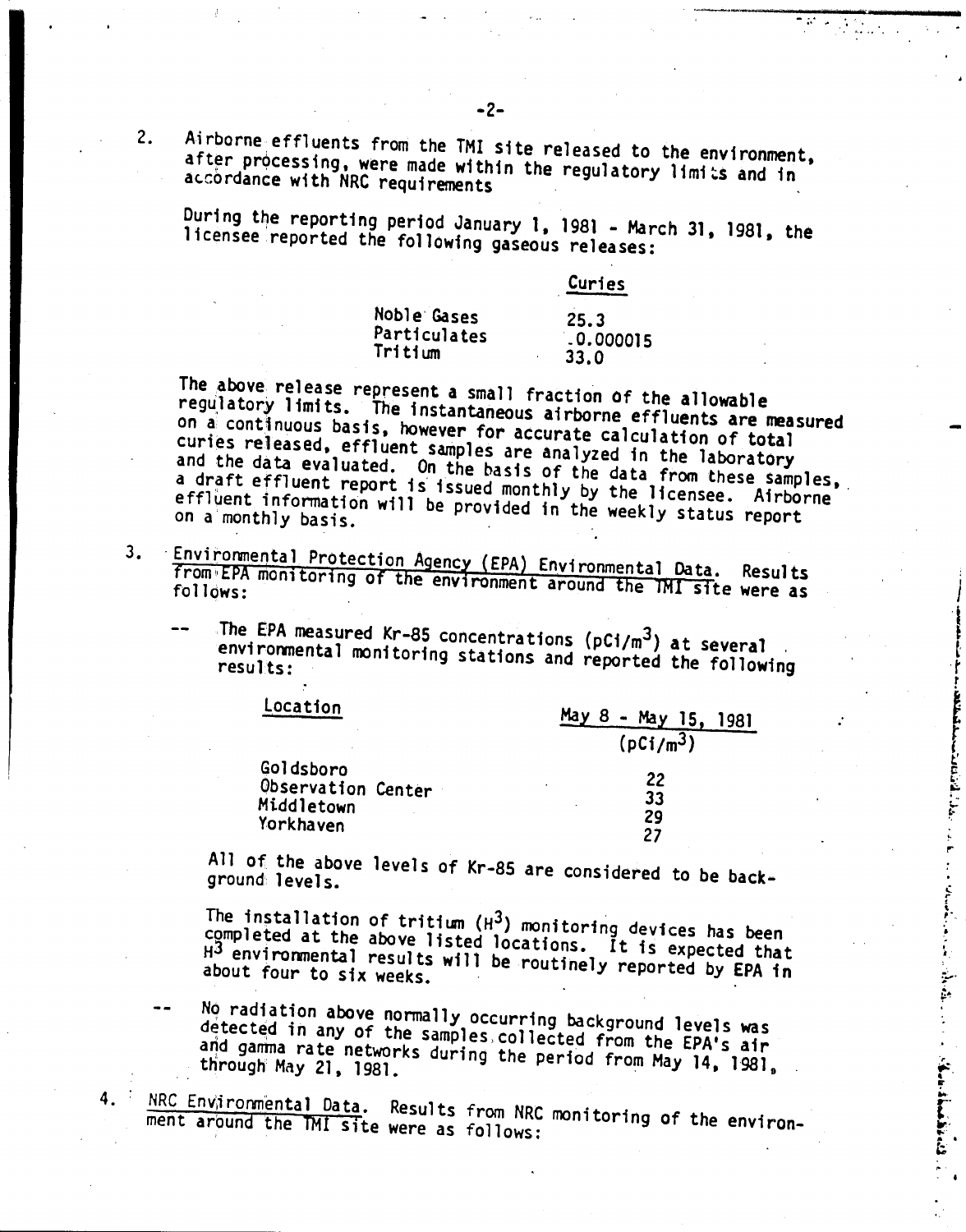The following are the NRC air sample analytical results for the onsite continuous air sampler:

| Sample | Period |  |
|--------|--------|--|
|        |        |  |

 $1-131$ . Cs-137<br>(uCi/cc) (uCi/cc)  $(uC<sub>i</sub>/cc)$ 

HP-268 Hay 13, 1981 - May 20. 1981

### <8.8 E-14 <8.8 E-14

- 5. Licensee Radioactive Material and Radwaste Shipments
	- On Monday, May 18, 1981. a 40 ml Unit 2 reactor coolant sample was sent to 8abcock and Wilcox (B&W) Lynchburg. Virginia.
	- On Tuesday, May 19, 1981, the U.S. Department of Energy (DOE) shipped an EPICOR-II resin liner (PF-16) from Unit 2 to 8attelle Columbus laboratories in Columbus. Ohio. (The liner and resin will undergo examination and testing at the laboratory.)
	- On Wednesday, May 20, 1981, one 4' x 4' EPICOR-U dewatered resin liner (liner OF-1Z) from Unit 2 was shipped to U.S. Ecology, Richland, Washington.

### Major Activities

1. Submerged Demineralizer System (SDS). Preparation of the Safety Evaluation Report (SER) by the TMI Program Office is in progress although some necessary information has not yet been received. On May 13, 1981, the licensee submitted a revised schedule for providing the needed information. The revised schedule indicates the information will be provided by May 29, 1981.

Functional tests are complete with the exception of a few items which are undergoing engineering evaluation and further testing. Operator training on components not involved with the outstanding functional testing has been initiated. The operator training does not involve processing of contaminated water.

Shipment of EPICOR-II Prefilter (PF-16) to Battelle Columbus 2. Laboratories (BCL). As part of a DOE sponsored resin characterization<br>study, PF-16 was shipped to the BCL in West leftesin characterization study, PF-16 was shipped to the BCL in West Jefferson, Ohio, on<br>May 19. 1981. This research offent is the set Jefferson, Ohio, on May 19, 1981. This research effort is to supplement the development<br>of technology for safely processing eachering lement the development of technology for safely processing contaminated resins and to<br>of technology for safely processing contaminated resins and to of technology for safely processing contaminated resins and to<br>evaluate liner material compatability. PF-16 was part of the 1st<br>stage EPICOR-II treatment process for the accident control of the stage EPICOR-II treatment process for the accident generated water<br>collected in the Auxiliary Building collected in the Auxiliary Building.

Prior to shipment, special preparations were made to ensure that PF-16 did not contain significant quantities of nonradioactive gases that could be generated by organic resin degradation (e.g.,  $H_2$ , hydrocarbon gases, etc.) While gas generation was indicated (a result of the approximately 16 month on~site storage period).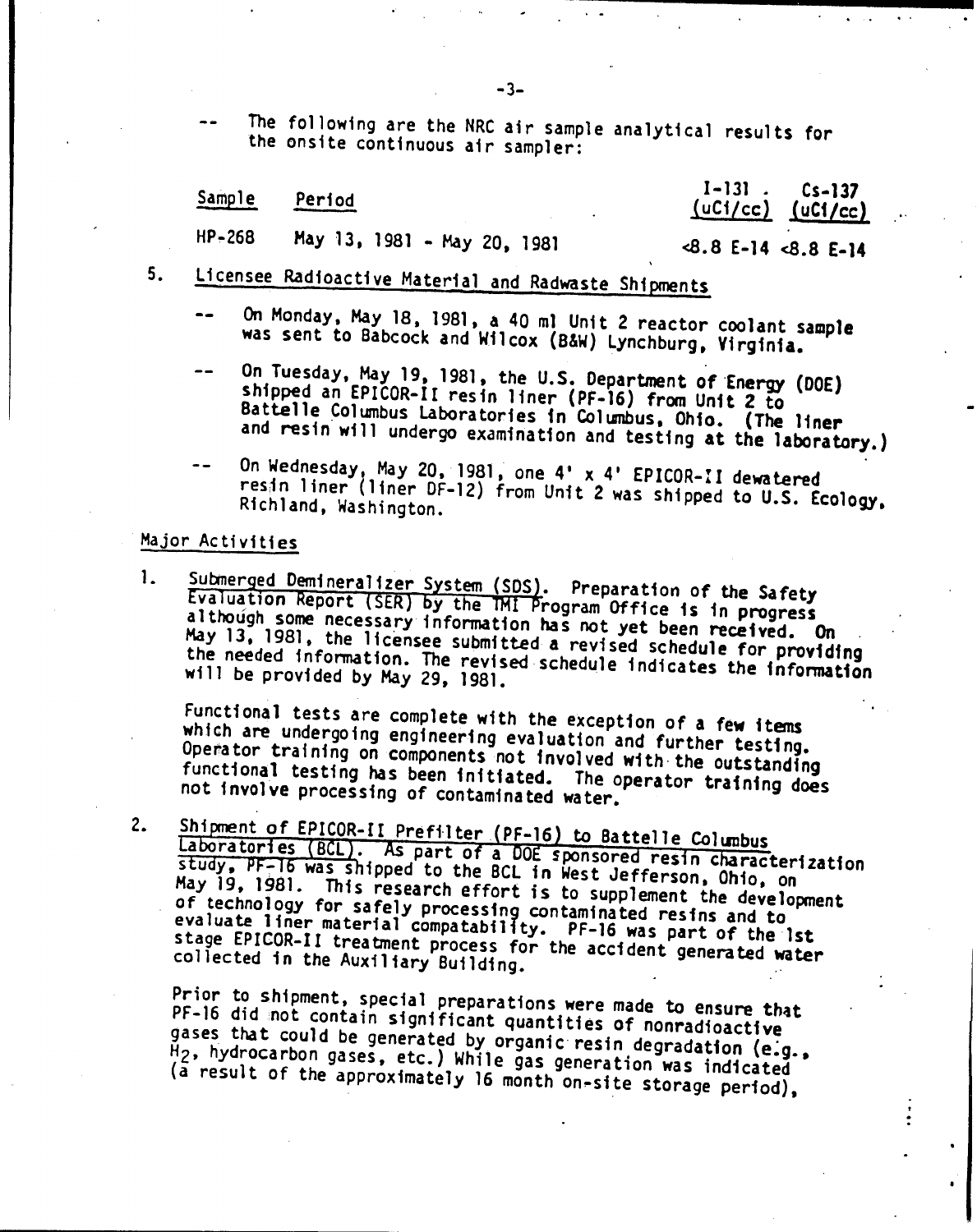the PF-16 liner pressure was reduced to atmospheric. No increase the PF-16 Tiner pressure was reduced to admospherer.<br>in airborne activity levels was detected during this procedure. in airborne activity levels was detected during once process.<br>The liner was then placed in a type "B" shipping cask which is The liner was then placed in a type to shipping cash informed to withstand a transportation accident. The shipping cask designed to withstand a transportation accident. The PF-16<br>weighs 32 tons and is constructed of steel and lead. The PF-16 weighs 32 tons and is constructed of steel and reduced from 1/4 inch.<br>Tiner is constructed of steel with thickness ranging from 1/4 inch. liner is constructed of steel with thickness ranging from the most<br>to 5/8 inches and contains approximately 1,150 curies of radioactive cesium and strontium.

.  $\cdot$   $\cdot$   $\cdot$   $\cdot$ 

 $\cdot$  .

 $\sum_{i=1}^{n}$ 

 $\ddot{\tilde{r}}$ 

-, "

The shipment arrived safely at BCL without incident after the one day The shipment arrived sarely at but without including and is expected<br>trip. The research effort will start immediately and is expected to last over a 2 1/2 year period.

- Reactor Building (RB) Entry and Purge. The eleventh entry into the  $3.$ Reactor Building (RB) Entry and Purge. The eleventh entry theo one<br>Unit 2 RB is scheduled for Thursday, May 28, 1981. Tentative plans call for the completion of six tasks:
	- Installation of safety equipment on the polar crane.
	- Installation of a portable, shielded gamma spectrometer system.
	- Troubleshoot and repair of the Gai-Tronics (an installed ' communications system within the Containment Building).
	- Survey of the "0 Ring" area, preventive maintenance of certain valves, and photography of the PORV (pressure operated relief  $valve$ ).
	- Complete the hose connections to the SOS surface suction pump.
	- Troubleshoot and repair an electrical panel (lighting) on the  $-1$ 347' elevation.

Ifall tasks are attempted, 18 men will enter the RB. Complete plans for all proposed tasks will be reviewed by the 1MI Program Office prior to the entry.

An RB purge will commence one day prior to entry. It is expected that less than three curies of Kr-85 will be released during the purge.

4. Solid Waste Staging Facility Sump Contamination. The licensee continues to collect weekly samples of water from the solid waste staging facility sump. These samples are analyzed for radioactive isotope contents as a method for early indication of liner degradation. To date the results of the analysis has been stable and do not indicate liner degradation.

The "A" staging module, in service since January 1980, now has Si spent-resin liners; the B module, in service since December 1980, now has 18 spent-resin liners. Graphic displays of Modules A and B are attached.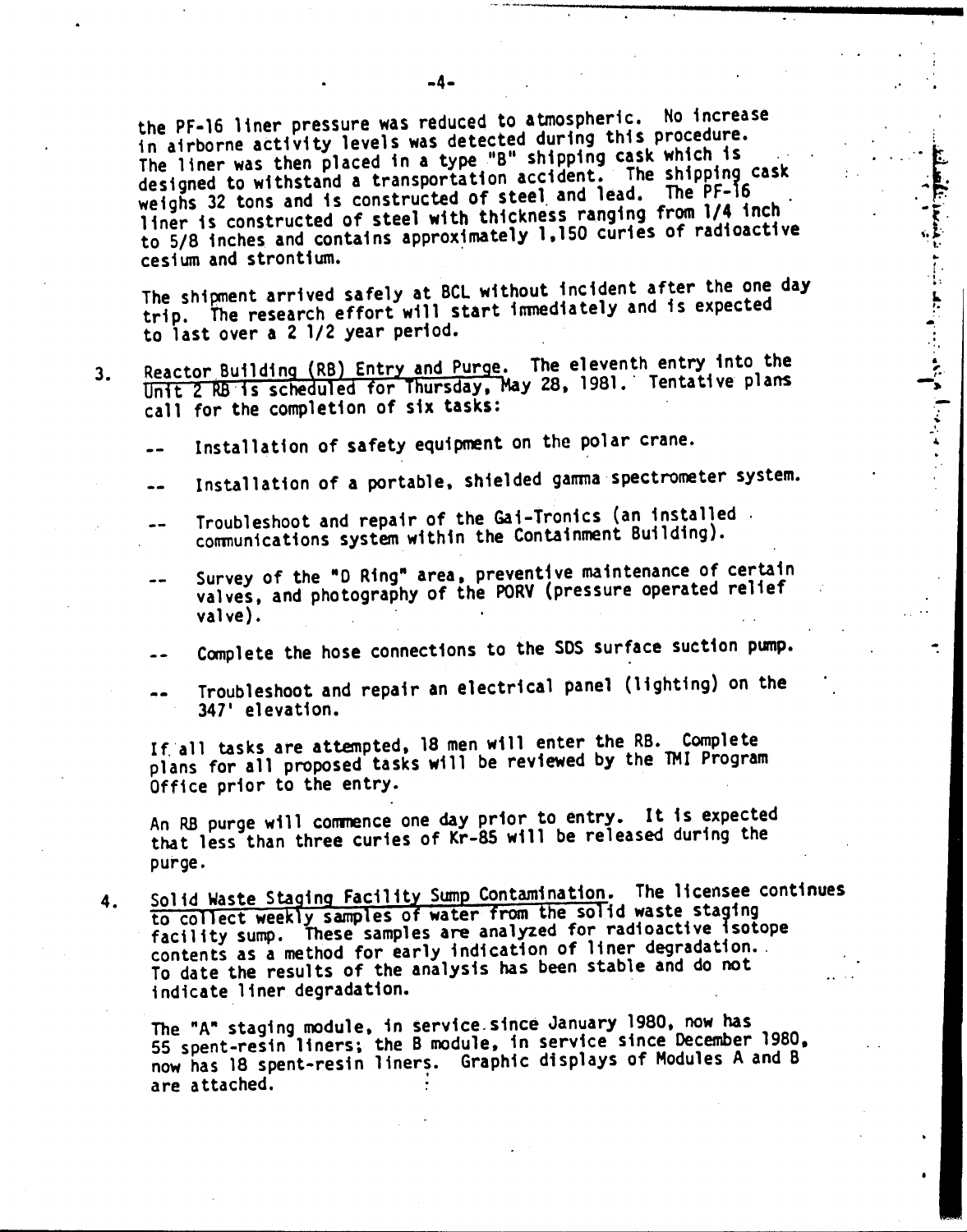## Future Meetings

On Thursday, June 4, 1981, the Advisory Panel for the Decontamination of<br>TMI Unit 2 will meet from 7:00 p.m. to 10:00 p.m. in the City Council<br>Chambers, Kendig C. Bare Public Safety Building, 208 North Duke Street,<br>Lancast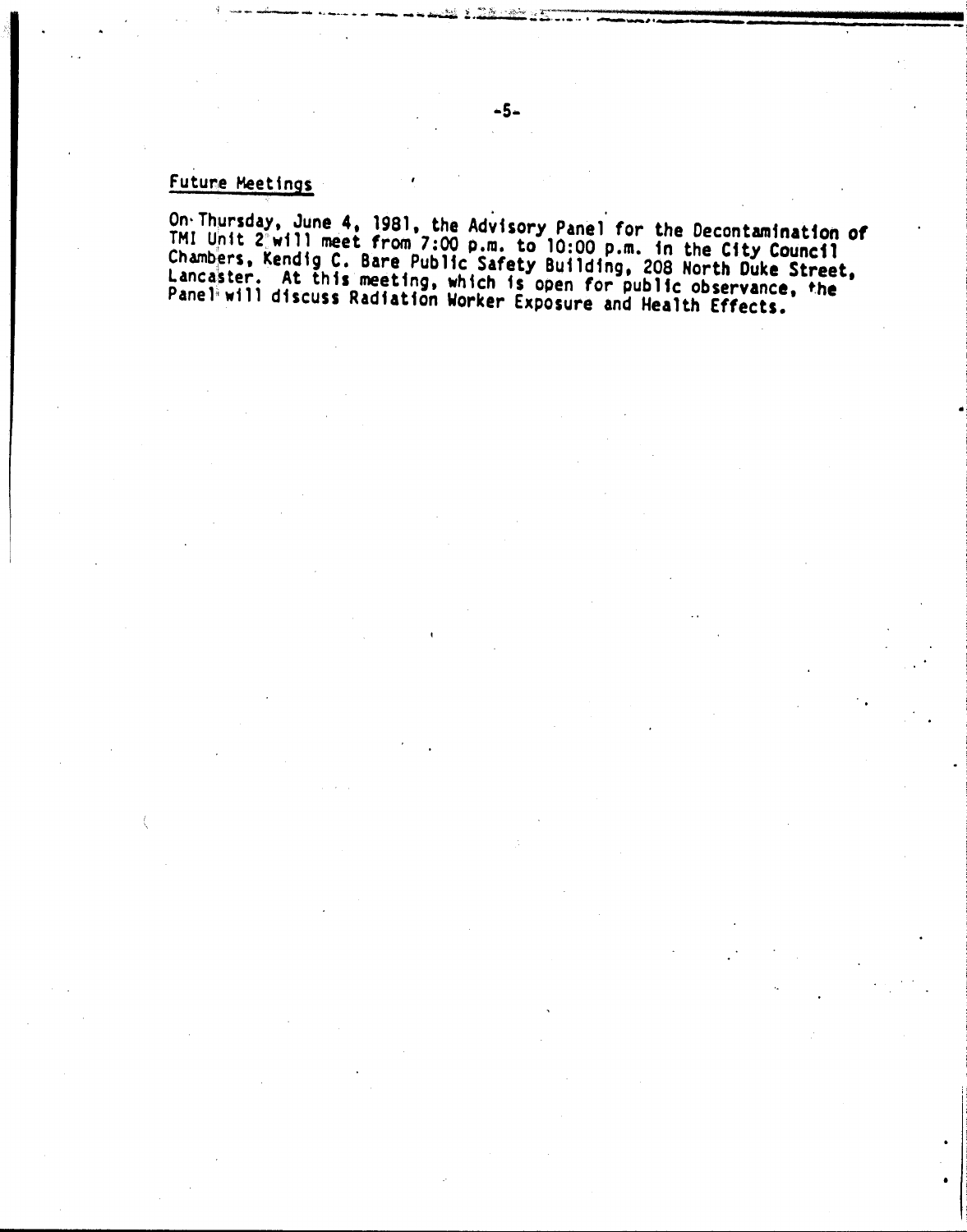$P - 2$ Ds - Y  $05 - 3$ . 49  $P - 7$  $PF-12$ PF-15  $PF-3$ PF-45 p**r-5**  $\overline{10}$  $PF-14$  $PF-47$  $PF-46$  $PF-13$ pf-ii 73 76 73 T6 77 n רו-<br>דו .<br>PF-4  $PF-48$  $PF-2$ P**F-18** 77 Σō žΤ TI 23 34 DF-6<br>PF-19  $5 - 2$  $P-11$  $DS-S$  $P$  $F$  $G$  $PF-41$ ग्ड 26 77  $\overline{27}$ 77 36  $\bar{P}$ F-22  $PF-23$ <u>| 15-57</u> **PF-20**  $PF-27$  $\overline{v}$ 72 JJ 35  $DS-I$  $PF-28$  $PF-25$ PF-24  $\tilde{P}$ F-26 27 <u> 37</u> 31 72  $\overline{p}$ F-33 PF-30  $\overline{P}$ רַב-ק  $PF-32$ :FF-1 PF-31 ΥJ Ÿ, Υć  $P$ F-37 -----<br>PF-34  $\overline{PF-35}$  $\overline{PF-36}$  $PF-42$ 30 49 52 L I  $DS - 6$ -31 -39 **PF-40**  $\overline{PF-43}$ ممح  $\overline{\mathcal{S}}$ b  $\overline{\mathcal{S}}$ 7 st 39 60 MODULE  $\overline{A}$ 

Attachment 1